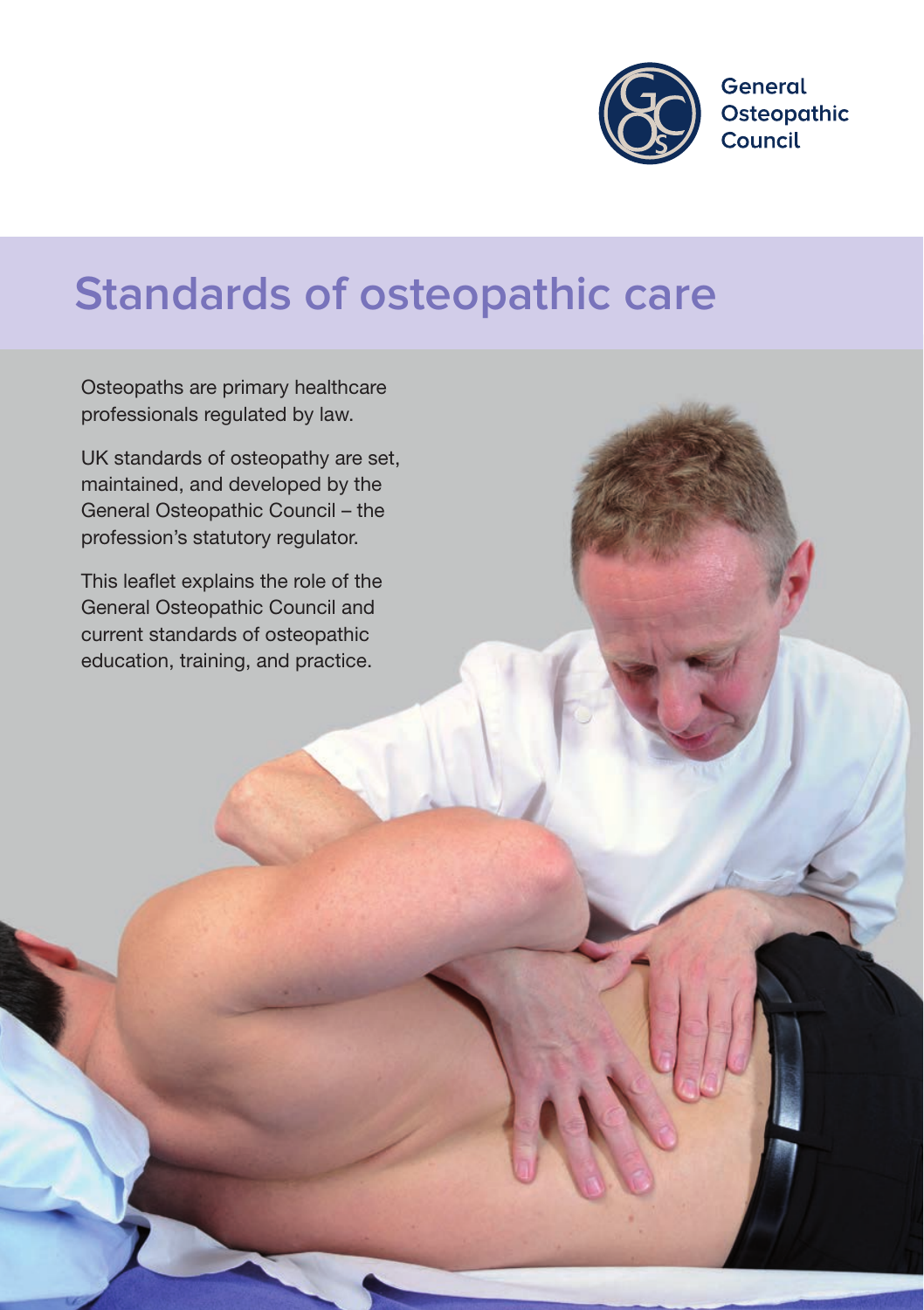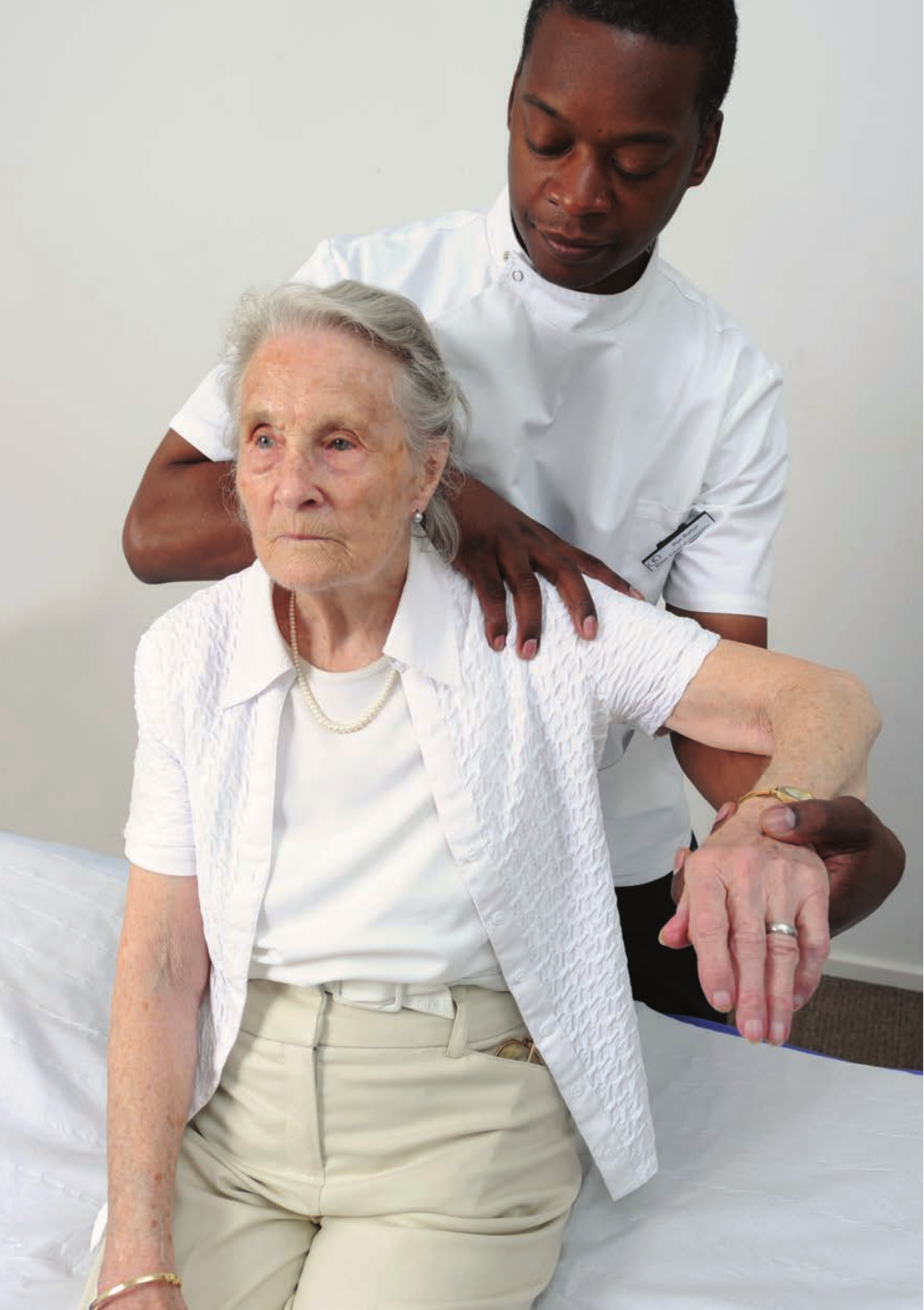## **Registering qualified osteopaths**

The General Osteopathic Council (GOsC) maintains the Register of those trained and qualified to practise osteopathy in the United Kingdom. To maintain their registration, osteopaths are required to renew their licence to practise annually. As part of this process, the GOsC checks that they have current professional indemnity insurance, remain in good health and of good character, and have met mandatory continuing professional development requirements.

The title 'osteopath' is protected by law, and only those on the UK statutory Register are entitled to call themselves osteopaths. We take legal action against individuals practising unlawfully, where we have sufficient evidence to support a criminal prosecution.

## **Setting standards**

It is the role of the GOsC to set and regularly review the standards of practice and conduct expected of osteopaths. These standards are currently outlined in our Osteopathic Practice Standards<sup>1</sup> document. Failure to comply with these standards may result in proceedings being brought against an osteopath.

## **Training as an osteopath**

Today, most osteopathic training is undertaken at degree level. Osteopathic students now follow a four or five-year degree course, combining academic and clinical, 'hands-on', work. Qualifications generally take the form of a diploma, bachelor's degree or master's degree in osteopathy, for example DO, BSc(Hons), BOst, BOstMed or MOst.

A qualification in osteopathy includes anatomy, physiology, pathology, pharmacology, nutrition, and biomechanics, as well as at least 1,000 hours of clinical training experience with patients.

## **Assuring quality education**

The GOsC scrutinises the quality of all UK osteopathy courses leading to registration, to ensure that education providers are equipping students to practise safely and competently as osteopaths.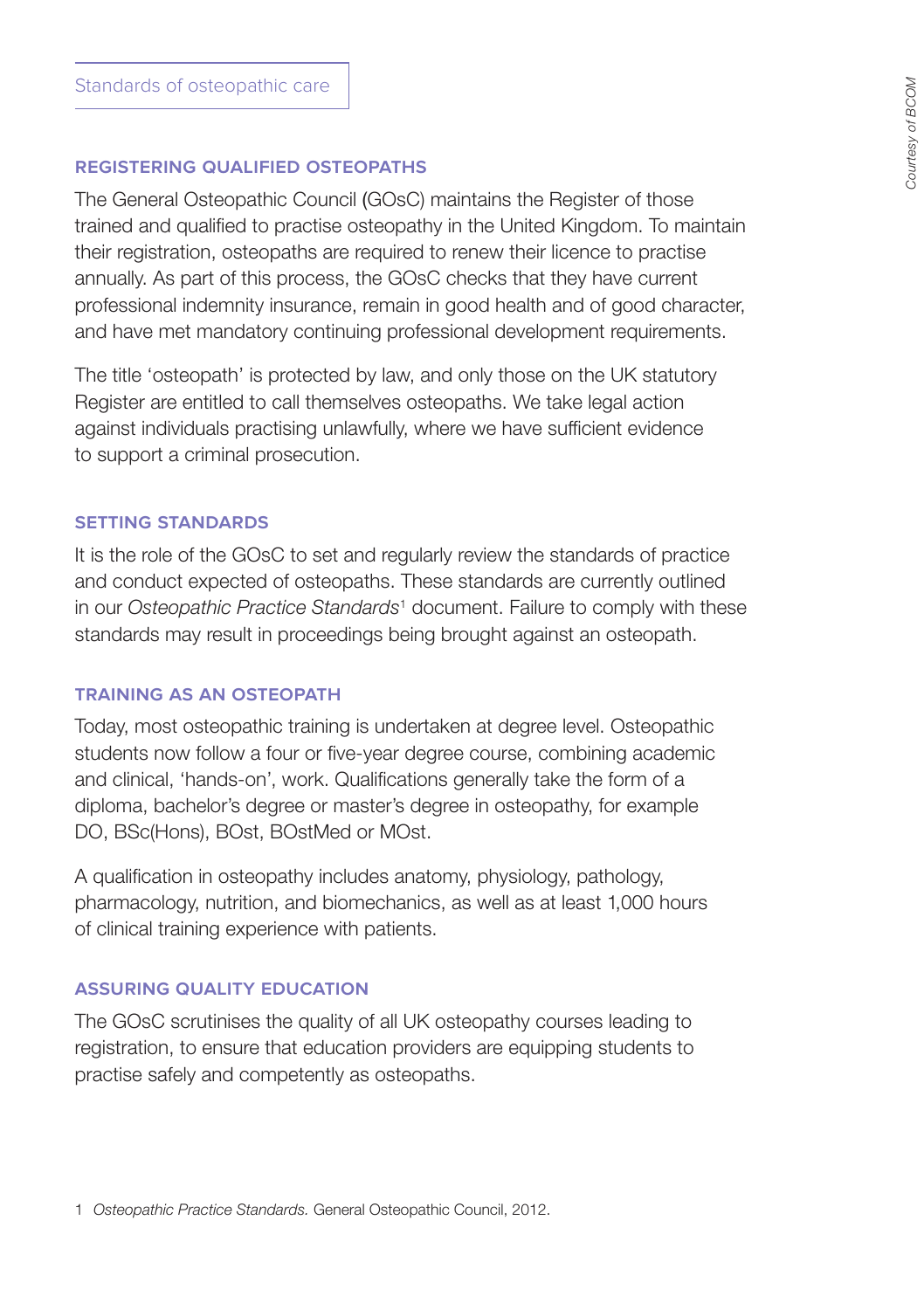

In order to register to practise osteopathy in the UK, students must graduate with a qualification that is recognised by the GOsC. There are currently 11 institutions delivering GOsC-accredited osteopathic qualifications, which are also monitored by the Quality Assurance Agency for Higher Education.<sup>2</sup>

## **Keeping knowledge and skills up to date**

To renew their registration, osteopaths must provide the GOsC with confirmation that they have undertaken a minimum of 30 hours of continuing professional development (CPD) every year. We require osteopaths to undertake CPD activities that will maintain their skills and enhance their practice of osteopathy. CPD could be in the form of training courses, lectures, practice meetings or research activity, for example.

In line with Government requirements for all requiated health professions, we are developing a revalidation scheme, aimed at ensuring that osteopaths can regularly demonstrate that they remain fit to practise and meet current standards of competence, clinical practice, communication and professionalism.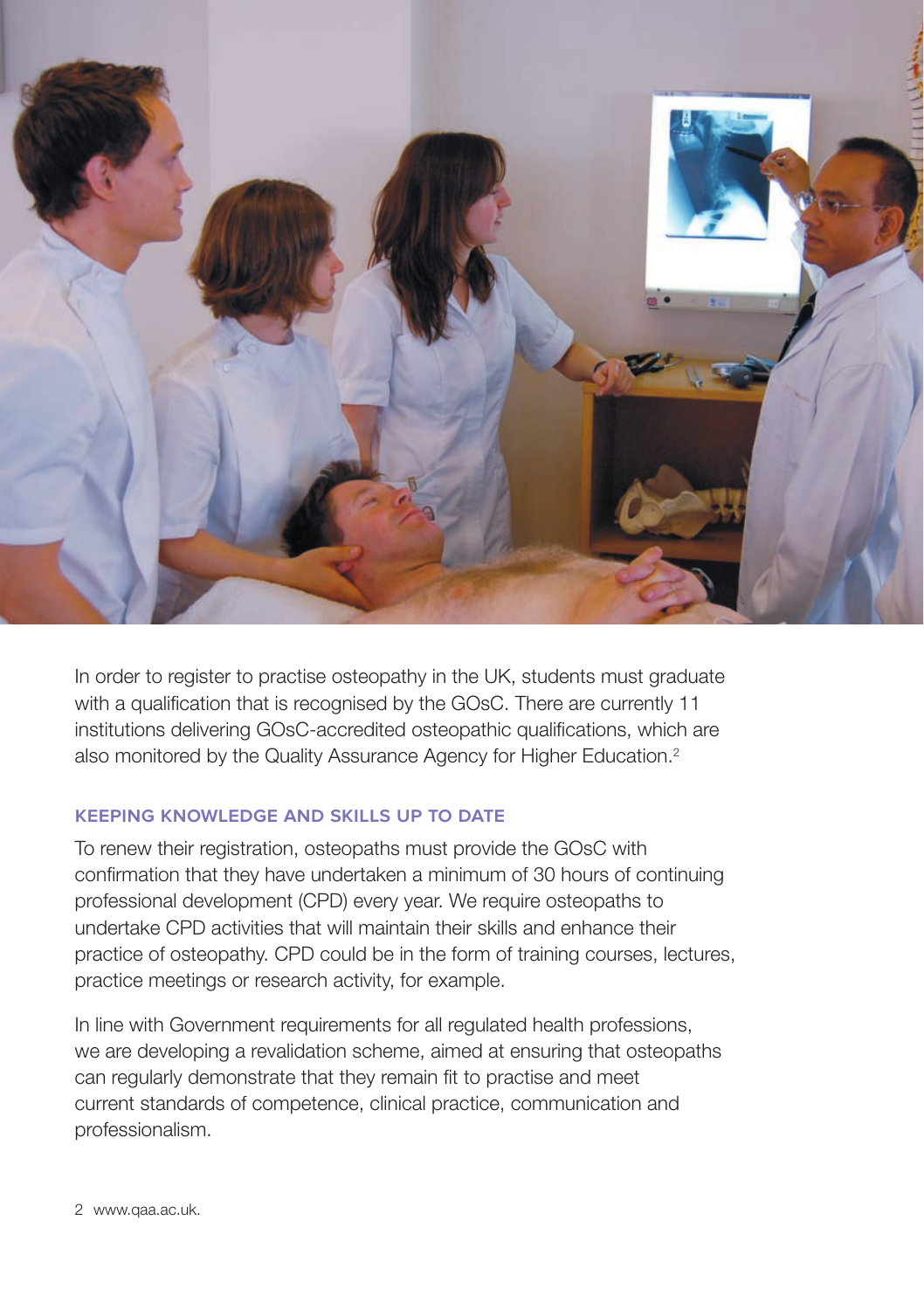#### **Osteopathy in the community**

People seek osteopathic care for a wide variety of complaints, including back pain, postural problems in the growing child and arthritic pain in the elderly.

Most people visit an osteopath as a private patient and pay for their treatment, and major private health insurance policies provide cover for osteopathic treatment.

NHS, publicly-funded, osteopathic services are gradually becoming more widespread across the UK, allowing wider access for patients who cannot fund their own treatment. Aspects of osteopathic care, notably spinal manipulation, are also included in national and international clinical guidelines (NICE 2009<sup>3</sup>; European acute and low back pain guidelines, 2004<sup>4</sup>).

### **With or without referral?**

Most patients refer themselves directly to an osteopath. Although referral by a GP is not necessary, patients are encouraged to keep their GP fully informed so that medical records are up to date.

Osteopaths are skilled in diagnostic techniques and trained to identify when a patient needs to be referred on to another healthcare professional. Similarly, GPs refer patients to osteopaths where they believe this intervention would be beneficial. This integrated approach is increasingly common, and reinforces osteopathy's position as a central part of a modern healthcare system.

### **Evidence in practice**

To strengthen the evidence base for osteopathy, the GOsC supports the work of the National Council for Osteopathic Research (NCOR)<sup>5</sup>, whose role is to promote research relating to osteopathic care and to share the results. We have recently researched patient expectations of osteopathic care, and the risk of side effects or harm, and published this information on our website. We found that the majority of patients seeking osteopathic care were satisfied with their treatment, and serious side-effects are extremely rare, but we continue to investigate ways to increase the safety and quality of osteopathic patient care.

5 www.ncor.org.uk

<sup>3</sup> Low back pain: early management of persistent non-specific low back pain. National Collaborating Centre for Primary Care, May 2009.

<sup>4</sup> European guidelines for the management of acute nonspecific low back pain in primary care, 2004.